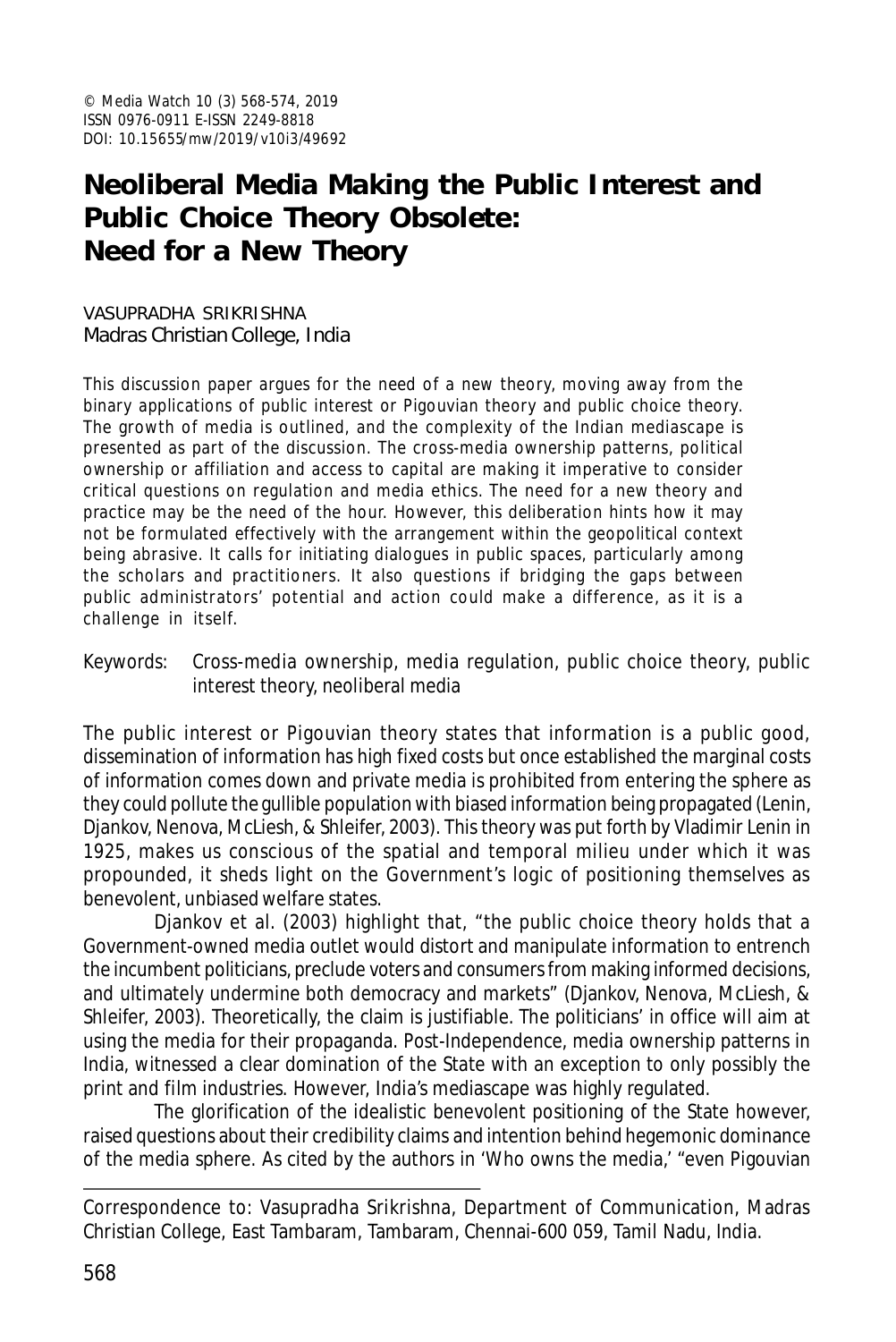economists, who advocate regulation or even nationalization by a benevolent government when considering other industries, support the free and private media" (Djankov, Nenova, McLiesh, & Shleifer, 2003). India was no exception. Though the Government wanted to dominate the broadcasting channels and keep them as their propaganda instruments, the Indian constitution never curtailed the freedom of expression for its citizens, and this standpoint has always been a strength that the fourth estate consistently focused and built on. At some point, public choice theory seemed to accommodate the aphorisms of democracy, often upheld as an ideal approach that embraces our precept of 'freedom of expression'.

# **Has Public Choice Theory Replaced Public Interest Theory?**

Media ownership pattern could be determined or viewed from a profit-making angle, the role of advertisers, dominant ideology of the owners, the political affiliations, the crossownership patterns, and the capital power the owners possess. Cross-media ownership, mergers, acquisitions, and affiliations between the media giants, is not a new trend. Even as early as, in the early 2000's, taking into account the print media, the top ten newspapers in India controlled almost fifty percent of daily circulations in all languages (Jeffrey, 2003). Contemporary media in India is increasingly characteristic of market capitalism and strong cross-media ownership pattern.

Thussu (2007), pointed out that, he has characterized 'Murdochization of media' as "a process which involves the shift of media power from the public to privately owned, transnational, multimedia corporations controlling both delivery systems and content of global information networks" (Thussu, 2007). It is also perceptible that the public choice theory has replaced the public interest theory in contemporary India.

The advent of privatization has left our public broadcaster, Prasar Bharati struggling to compete with the media barons for whom the profit orientation is usually of prime significance. A cap on Foreign Direct Investments (FDI) in the print media sector in India, perhaps helped in mushrooming of Indian enterprises, however it yet again seemed to have benefitted those who have the privilege of capital at their disposal, enabling their dominance in the media sphere. Is private ownership an answer to botched State ownership? Would not the private owners also use the instruments for their benefit? Would not the private owners advocate paid news or media net notions, like Times of India, positioning it to be like any other business with the only motive being maximizing profits? After witnessing what had happened to the Murdoch Empire and the News of the World scandal, it has only reiterated that, it's critical to map, who owns and controls the media. It is the ownership that needs to be considered and questioned, rather than merely advocating for or against a Pigouvian or a public choice theory.

# **Public Choice Theory's Triumph**

The opening up of India's mediascape, especially in the broadcast segment, over the past two decades has been witness to the advent of privatization and globalization forces that has resulted in a huge spurt of new channels. Investors saw this as an opportunity and capitalized on it. As a result, we have a number of English and non-English channels like, NDTV 24X7, CNN IBN, CNBC India, Times Now, Republic, Aaj Tak, Headlines Today, Star News, Sahara Samay, Zee News, Puthiya Thalamurai, Udaya news, to name a few from the long list of channels that have mushroomed ever since early 2000, in both English and regional languages.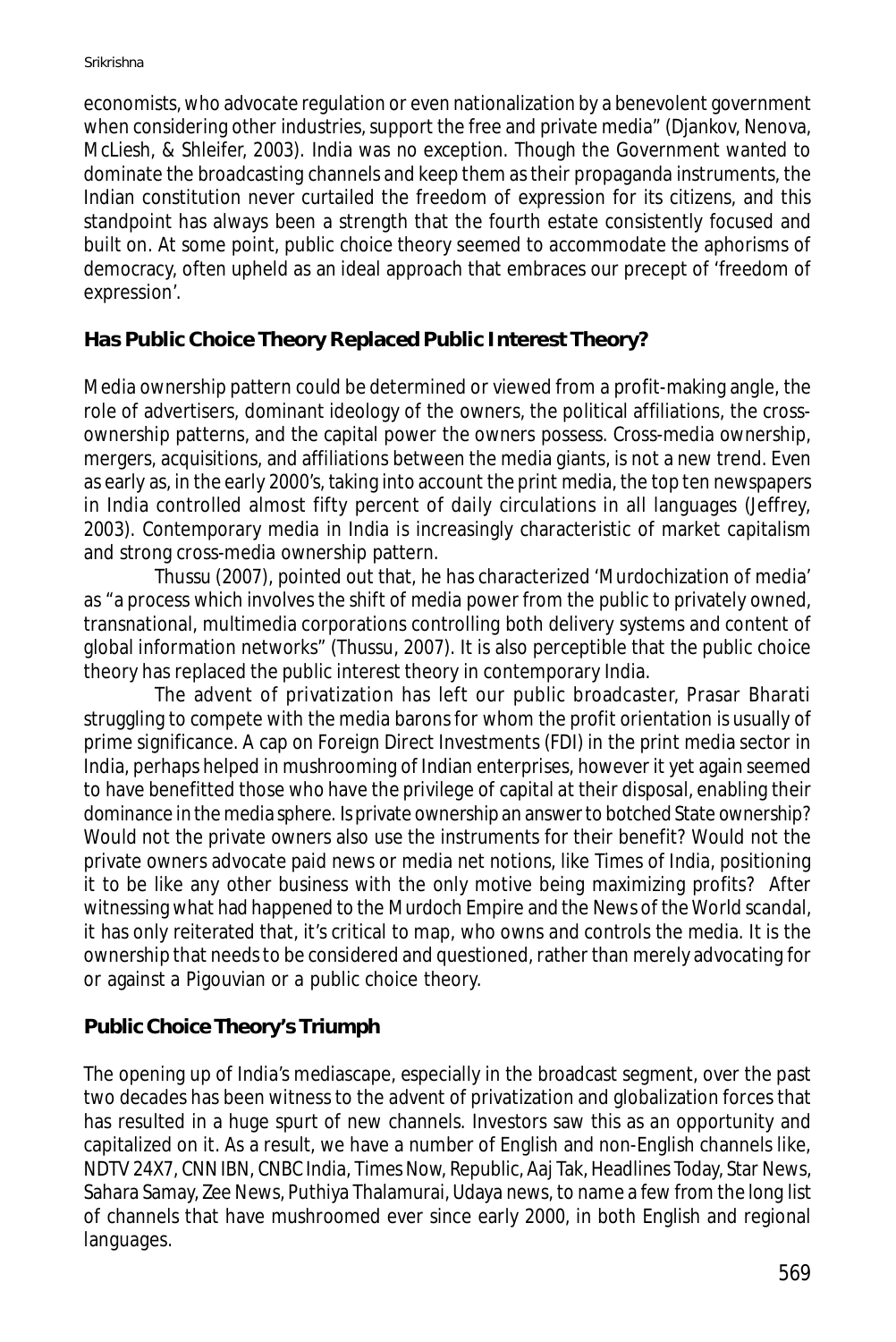The NDTV network pioneered by Prannoy Roy was launched with a big bang in 2003. The potential of this space in the broadcast sphere was recognized by many media houses, they eventually sprang into the fray, the trend etched new growth stories in 2005 with the launch of two English channels, CNN IBN (TV 18 Group) by Rajdeep Sardesai and Times Now (Times of India Group) by Arnab Goswami. Twelve years later, the face of Times Now, Arnab Goswami cited editorial clash, lack of freedom and politics amongst other reasons and founded Republic TV in 2017 with ARG Outlier Media and Asianet News Service. Rajdeep Sardesai too, who had bought stakes in the CNN IBN channel, eventually resigned from the network in 2014 and joined India Today, an English news channel as a consulting editor. The politics and slant of these media organizations are a different debate altogether, although it's pertinent to consider such constructs when we consider the economics of media or the ownership intent and structure. However, these instances, further reiterate how journalistic ideologies and orientations, political slant or affiliations, access to capital and infrastructure, the growth of media conglomerates and barons are all abysmally intertwined making policy formulation and its implementation, an extremely perplexing terrain.

Not every media house or popular journalist could break into the broadcast industry. The trend has become such that, only those privileged with the sanction of capital, most likely with a political or industrial connection could enter the field. Groups like The Hindu have still not made a huge mark in the broadcast space. They would never have, if not for the cross-pollination and cross-ownership patterns. They have been generally known for their consistency rather than insistence in growth. With the new generation of owners taking up the control, we saw even The Hindu entering into a pact with NDTV. The result was their presence in the broadcast space as NDTV Hindu, with a Southern focus. However, this had to be shut down in 2011. The key reason was the failure to capitalize on a lucrative distribution strategy. This, however, is not the case with regional media thriving and perhaps, NDTV Hindu as an English news channel with a regional focus didn't have many takers then, or perhaps it's a case of ineffectual media management.

The funding or capital resource crisis is not new. It is a global quandary. The recent manifestation can be drawn from Sjøvaag et al. (2018)'s work. It gives us an insight into the 'State involvement in media markets', particularly Norwegian Broadcasting Corporation (NBC). They note how the "policy implications of the 'crisis' in journalism's commercial funding, extends beyond the public service realm, possibly towards expanding government support for private media" (Sjøvaag, Pedersen, & Owren, 2018). In their work, there is a complete inversion of power dichotomies in comparison to India when they question if public broadcasting is a threat to commercial media? In India, while such a scenario used to be prevalent, we find ourselves in a complacent terrain concerning public service broadcasting and an indeed problematic scenario with the private media and cross-media ownership patterns. While the lobbying in the corridors of Europe or the US may have become a tendency, in India, we are still caught up between the dialectics of public service broadcasting and private media. Arguably the debate or advocacy for public service broadcasting has lost its vigor; they tend to co-exist yet in a reticent frame, making it difficult to draw parallels, especially when we consider the revenue or subscription model, its relevance or economic sustenance. We also tend to dismiss such debates, as it is allegedly an oversaturated discussion.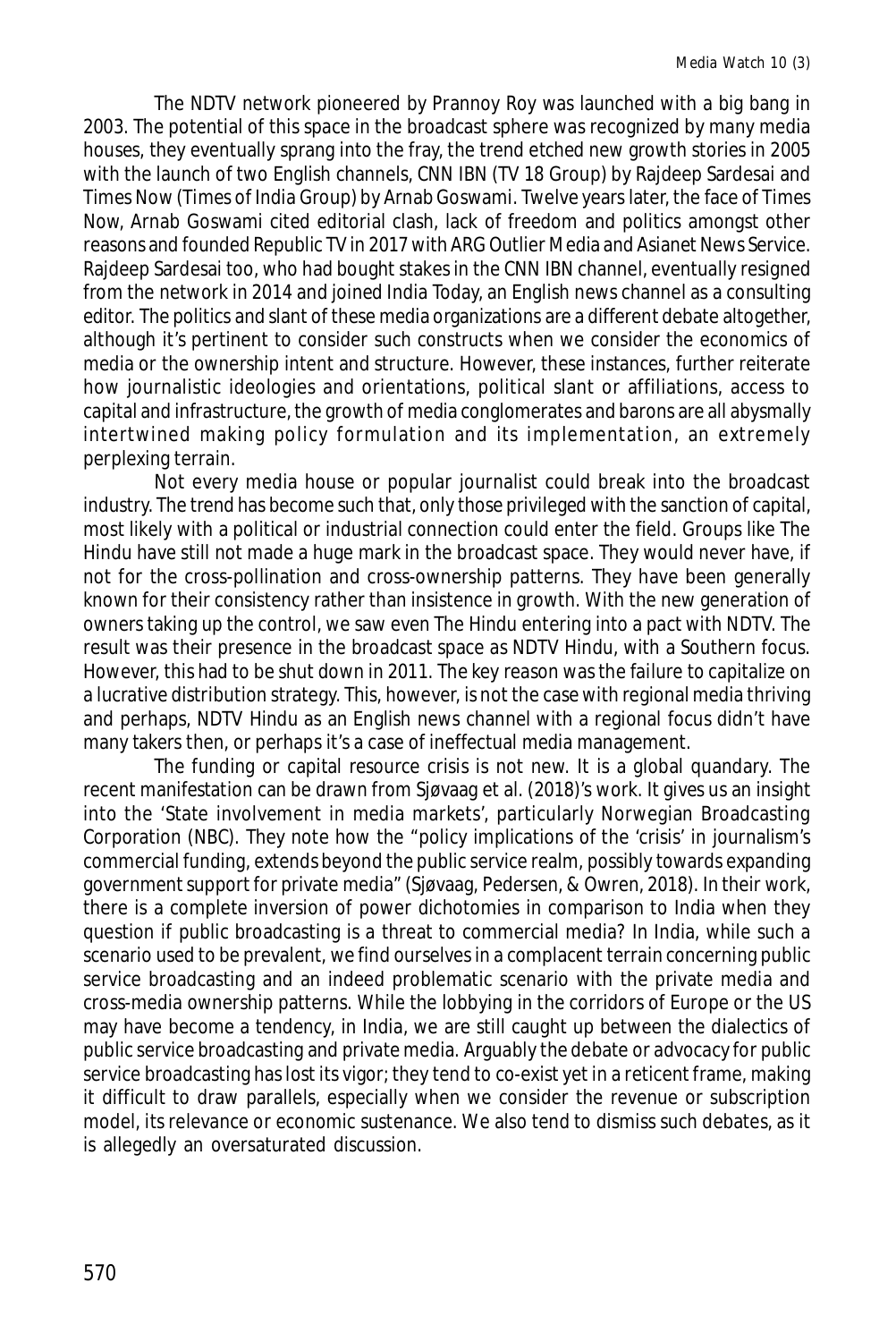## **Cross-Media Ownership and Ethics**

The *Time of India* (TOI) has been particularly aggressive in its marketing approach and would be a typical case to consider while assessing the impetus for growth directive of private conglomerates. TOI which is owned and controlled by the Bennett Coleman & Co. Ltd., has a powerful Jain family steering the wheels like Indu Jain, Samir Jain, Vineet Jain, and Sahu Jain, to name a few. Their group is one of the largest conglomerate in India. This is not the only example one can quote; there are several media organizations with forceful and competitive growth strategies. The legal and political environment is conducive for the growth of such huge corporations, making it justifiable to reconsider the value of promoting public interest theory. However, given the geo-political roots of media, it is also not plausible for making room for transversal amendments. There is hence heuristic value in seeking for a new theory given these circumstances.

The concept of media net, which means selling the space on the front page, tabloidization, and page 3 approach also began with TOI (Kumar, 2012). Veteran journalists and media practitioners would take high offense to the TOI strategies like media net, paid news, and newspaper in education. Nevertheless the owners have no problem in admitting that their strategy is to make a profit and hence this would be their orientation. The owner's ideology and orientation dictate the way the media house functions. Cross-media ownership and emerging trends such as these, questions the rationale of public choice theory.

Indian mediascape has become an environment that is both complex and perplexing. Under the guise of media ownership, we see a wide spectrum of patterns, such as political or ideological ownership, corporate ownership, cultural or religious ownership, and so on. There are also instances when the ownership pattern comes across as enigmatic and guarded. Cathcart (2016) notes how the Black Entertainment Television (BET)'s ownership is characteristic of a "white corporation is used as a mechanism of white imperialistic ideological domination" (Cathcart, 2016). There is an interesting trend about the diversity in the number of political apparatuses functioning in tandem within Tamil Nadu and how it is perhaps the first of its kinds; there is also evidence of the normalization of the 'paid news' phenomenon (Srikrishna, 2014). The study findings further point out that political apparatus no longer refers to the incumbent party or the State and does not refer to government machinery like Doordarshan earlier (Srikrishna, 2014). These trajectories, make it pertinent to question the ownership arrangement, particularly that of political ownership.

It puts forth the question, if capital alone is the prerequisite in today's neo-liberal environment and if influencing action within the constitutional or legal framework of the democracy or through advocacy has been ruled out? The press has perhaps settled down comfortably in the profit-oriented bedrock of media corporatization. The academia also seems to disregard such debates, perhaps with the notion that it's done and dusted or perhaps it reflects an acceptance of capital dominance and an inability to do anything about it.

Trans-nationalization of ownership is also an established trend. All the media houses look for an international association. The Economic Times has a tie-up with the Financial Times. Similarly, Times now television channel has a tie-up with the Reuters news agency. If we look closely, it again has to do with the ownership patterns and strategies. These developments defeat the basic premise on which a public choice theory was glorified as a coherent alternative to the public interest theory. The market economy principles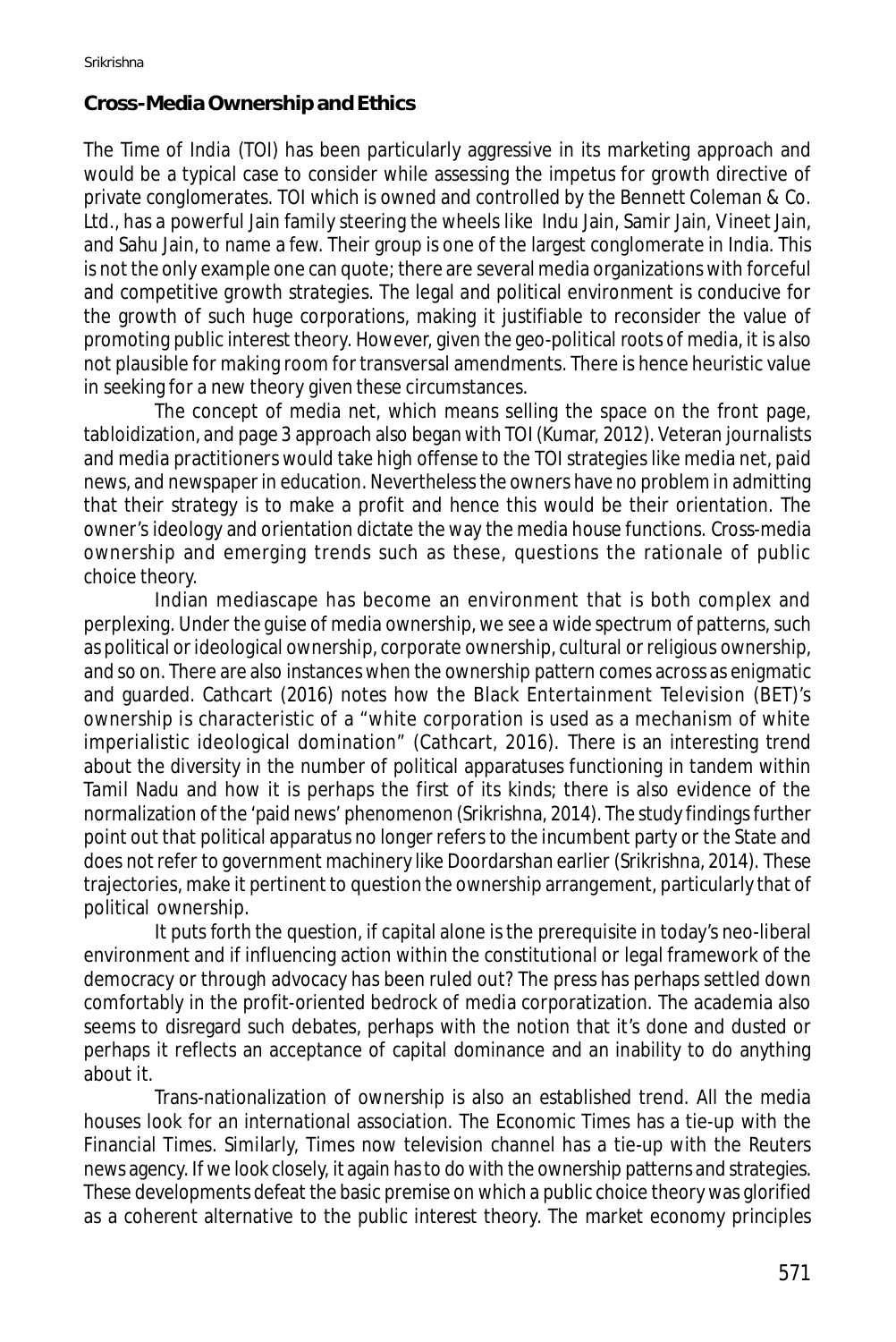seemed to entice better as the result of socialism slackening, with bureaucratic control also not meeting expectation, it has resulted in disappointments, inefficiencies, and lack of profitability. On the contrary, so has the opening up of the media sphere allowing market monopolies to control the space; media ethics and principles have gone wayward.

### **Regulating Cross-Media Ownership**

The media industry in India has been evolving relatively autonomously in a quasi-federal political set up. So the Government's role in curbing cross-media ownership has been a huge area of distress. The Indian Government was not prepared to tackle the high spurt of growth in the media industry. It cannot be denied that the Government did attempt. They had proposed the Broadcasting Bill 2006, to restrict and prevent formation of media monopolies through cross-media ownership. If they had successfully tabled the bill, India would have joined the league of democracies like the United Kingdom, Australia, and France, to name a few (Gaur, 2006). However, the Broadcasting bill was never tabled, as its clauses highlighted the potential of the ruling party to censor the media. This also spells out that administrations cannot arbitrarily decide what is good and bad, in the name of public interest. Omnisciently or perhaps farsightedly, the Indian constitution has guaranteed freedom of speech and expression as fundamental rights of individuals. In Article 19 (1) (a) of the Indian Constitution, it is stated: "All citizens shall have the right to freedom of speech and expression".

The constitution does manage to provide a platform to nurture a vibrant judiciary and a vigilant press. However, it cannot be denied that the deregulation and liberalization of financial activity have resulted in surplus capital, increasing the chances of media monopolies thriving and controlling a dominant part of the media sphere in contemporary India.

The values and ethics have often been determined only by who controls the media, what are their motives, propaganda agenda and the newspapers who told the truth, it appears that they couldn't make money (Chomsky & Herman, 2002). This brings back a basic question, about the sustenance of media houses? Is the News of the World's manufacturing of consent justified at all? While Rupert Murdoch as a media baron could at one level explicitly state that this remains the way media houses will have to work, but he cannot. The public or the political sphere; however, strongly entrenched they may be with profit orientation, condemn sharply when encountering compromise of ethics for the sake of profit. However it all stops with condemnation, it seems increasingly complex to initiate policy changes or actionable reforms.

The Public interest theory or the public choice theory may not be relevant any longer in the Indian context. Public service broadcasting, from being used as a propaganda device, has also been glorified as with a service intent, ignoring the revenue sustenance of it. While in countries like Norway, public service broadcasting is a massive success, in India, the funding for Doordarshan has become a norm to ensure its mere existence, once highly relevant, its position now has trickled down steadily. As, Ninan (2011), a media critic questions, "Media corruption is not an issue that the State wants to tackle seriously for the same reason that corporate corruption is not an issue for the media until it becomes impossible to ignore. You need each other. Where would a politician be without the publicity of any kind, where would a media house be without corporate advertising?" (Ninan, 2011). Massive integration globally is the new mantra that clicks in the world of media, and the trend is here to stay, but the onus of balancing profitability and social responsibility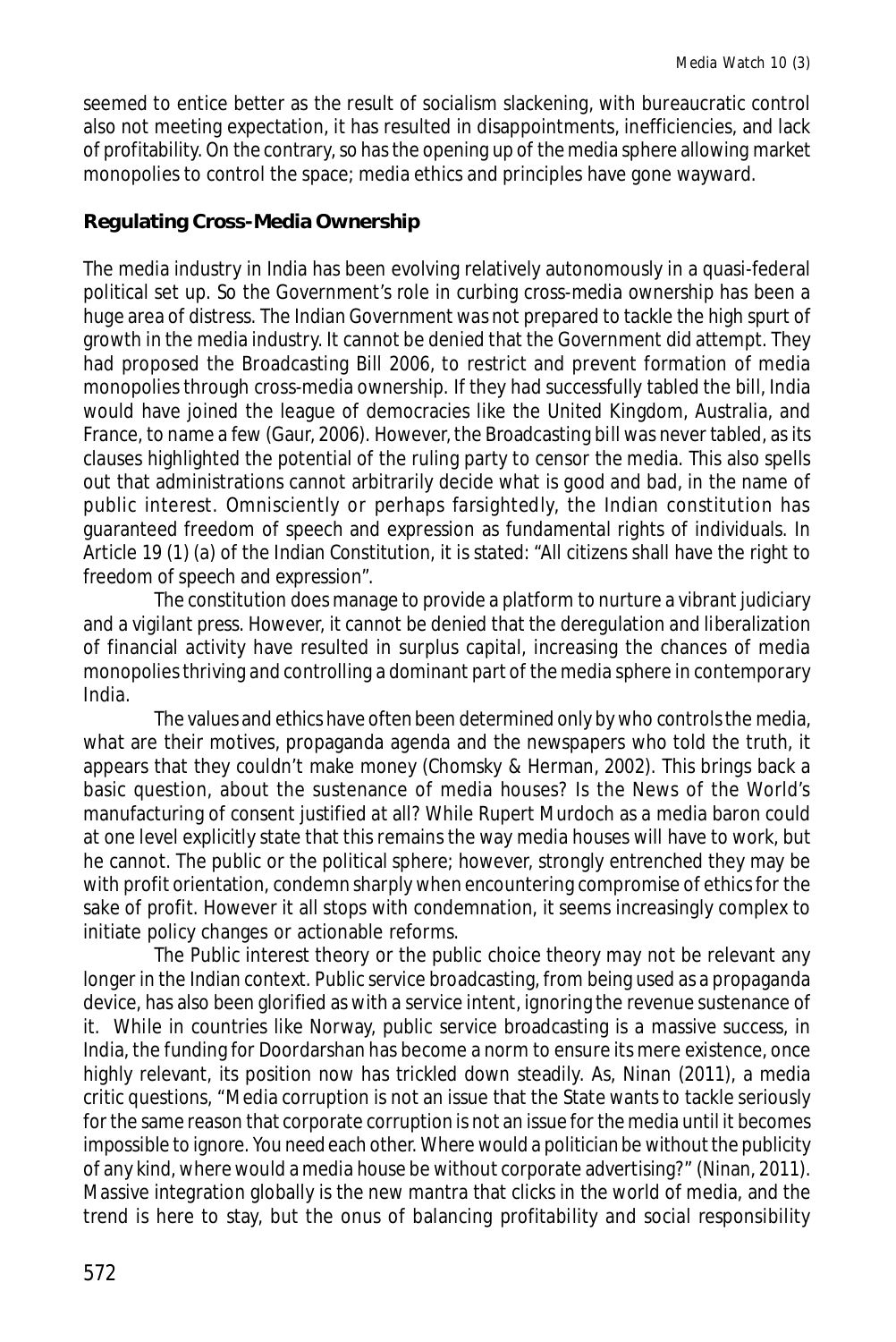depends not only on governmental policies but on the ethics of journalism and media ownership. However, privatization need not always mean ruining of ethics. Regulation or deregulation or advocating a public choice or public interest theory is not a solution, as Thussu (2007) opines, 'there is a strong need for transparency, accountability and media diversity' (Thussu, 2007). The aggressive competitiveness, incessant focus on high returns, and the revenue generating potential of media organizations are becoming a celebrated norm, among the private media owners. This is neither tackled in its entirety by the legal framework of the economy; neither do we see the urgency in bringing media ownership to the forefront of scholarly debate again. In a way, it appears as if, these deliberations have indeed been done and dusted. Soloski (2018) draws our attention to this upsetting trend, by noting how "Most of the new players in the industry are not steeped in journalism but rates of return" (Soloski, 2019). Economics is inevitable, but economics taking over the underlying values and ethics of journalism makes it a 'murky ownership' scenario, as Soloski (2018) calls it.

## **Need for a New Theory**

Neoliberal media has made both the public interest and public choice theory obsolete. Regulation should be progressive and must take into account the complexities of the current scenario with the skyrocketing advances in satellite communication technologies, making it imperative for reforms in broadcasting policies (Mehta, 1998). Having moved beyond airwaves regulation and politics, there is still a lack of clarity about the balance that could be perceived as ideal. A recent study points out that media freedom promoted greater human development and governance, but this was not linked to the credibility of the media (Soon & Tan, 2016). Credibility often goes back to analyzing the media ownership pattern, bringing us back to where the discussion began. Neoliberalism is seen as something that has essentially complicated the turf where binary solutions could have worked. It has led to governance that is becoming recurrently authoritative (Ayers & Saad-Filho, 2014). Does the onus of making an impact rest with policy reforms alone? This question will pave the way to raising more questions in continuation to the cases described, and theories discussed, however, it will be critical to at least ask how informed, capable and free is or are the public administrator(s) or policy formulator(s) to make a difference? There are inevitable dangers cited, like administrator being targeted or manipulated (Box, 2015).

The critical theory of media seems inevitable in the search for common ground, yet it threatens to contribute to the discursiveness between power, politics, governance, and ownership. Can public participation, discourse, engagement with scholars and practitioners pave a way forward, irrespective of whether these deliberations will ever find a place in the policy building effort of the Indian mediascape or will it be dismissed as a cliché having been in the forefront of debate many times? The complacency is rooted and securely inhabiting the socio-economic and geo-political rubric of the democracy, threatening to rewrite media governance standards, the ethical norms and values that once the Fourth Estate stood for. This complacency has decimated scholarly deliberations and silenced policy vanguards. The deliberations, dialogues or policies need to evolve, there is no repudiation that there is a need to develop a theory and practice of a new order that balances the public interest and public choice theory that essentially permeates into policy formulation epicenters, taking into the fold the manifold layers of complexities.